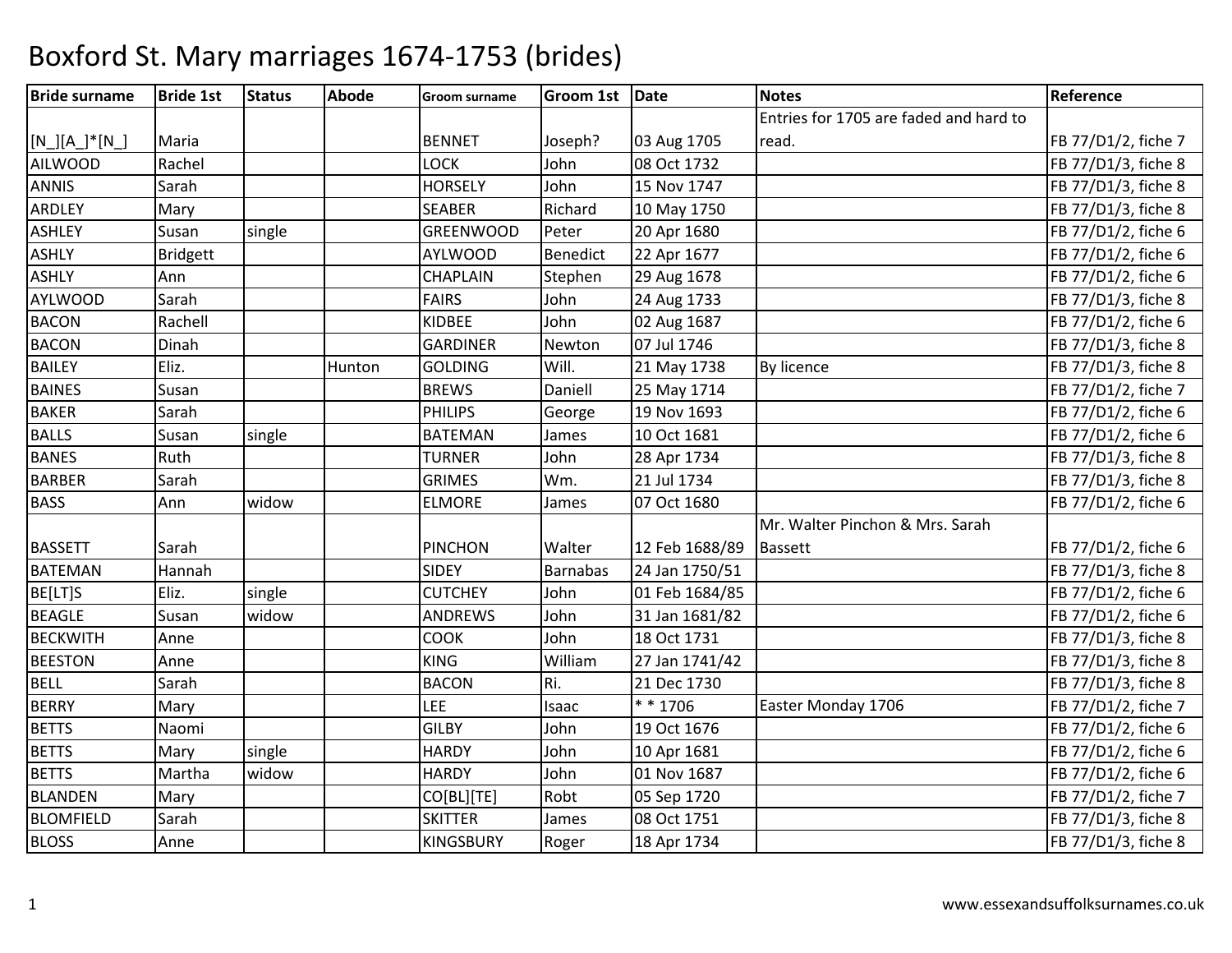| <b>Bride surname</b> | <b>Bride 1st</b> | <b>Status</b> | <b>Abode</b> | <b>Groom surname</b> | <b>Groom 1st</b> | Date           | <b>Notes</b>                           | Reference           |
|----------------------|------------------|---------------|--------------|----------------------|------------------|----------------|----------------------------------------|---------------------|
| <b>BOAR</b>          | Mary             |               |              | HILL                 | Robert           | 02 Jan 1737/38 |                                        | FB 77/D1/3, fiche 8 |
| <b>BOND</b>          | Mary             |               |              | <b>RICCARD</b>       | Joseph           | 19 Dec 1747    |                                        | FB 77/D1/3, fiche 8 |
| <b>BOREHAM</b>       | Sarah            |               |              | <b>HIGHAM</b>        | James            | 24 Sep 1738    |                                        | FB 77/D1/3, fiche 8 |
| <b>BOYTON</b>        | Mary             |               |              | <b>BUSH</b>          | Richard          | 15 Sep 1721    |                                        | FB 77/D1/2, fiche 7 |
| <b>BRAYBROOK</b>     | Anne             |               |              | <b>THOMPSON</b>      | Will.            | 20 Nov 1743    |                                        | FB 77/D1/3, fiche 8 |
| <b>BROND</b>         | 7                | widow         |              | <b>SMITH</b>         | Robert           | 16 Apr 1676    | The bride is The Widdow Brond          | FB 77/D1/2, fiche 6 |
|                      |                  |               |              |                      |                  |                |                                        |                     |
|                      |                  |               |              |                      |                  |                | Mr. Varone & Mrs. Sarah Brown. Day of  |                     |
| <b>BROWN</b>         | Sarah            |               |              | VARONE               |                  | * Nov 1690     | month hard to read - might be 2nd.     | FB 77/D1/2, fiche 6 |
| <b>BROWN</b>         | Martha           |               |              | <b>SPENCER</b>       | $\overline{?}$   | 18 Sep 1708    | Mr. Spencer & Mrs. Martha Brown        | FB 77/D1/2, fiche 7 |
|                      |                  |               |              |                      |                  |                | Mr. Nathaniell Burrage & Mrs. Mary     |                     |
| <b>BROWN</b>         | Mary             |               |              | <b>BURRAGE</b>       | Nathaniell       | 25 May 1714    | Brown                                  | FB 77/D1/2, fiche 7 |
| <b>BROWNE</b>        | Rose             | single        |              | <b>LUMBER</b>        | Walter           | 14 Oct 1679    |                                        | FB 77/D1/2, fiche 6 |
| <b>BRUER</b>         | Anne             |               |              | <b>EDWARDS</b>       | Mathew           | 28 Nov 1678    |                                        | FB 77/D1/2, fiche 6 |
|                      |                  |               |              |                      |                  |                | Mr. Montaque Bacon and Miss Sarah      |                     |
| <b>BRUNNING</b>      | Sarah            |               |              | <b>BACON</b>         | Montaque         | 10 Oct 1752    | Brunning. By licence.                  | FB 77/D1/3, fiche 8 |
| <b>BULL</b>          | Frances          |               |              | <b>YORK</b>          | Richard          | 14 Feb 1733/34 |                                        | FB 77/D1/3, fiche 8 |
| <b>BUMPSTEAD</b>     | Anne             |               |              | <b>PRICK</b>         | John             | 02 Nov 1676    |                                        | FB 77/D1/2, fiche 6 |
| <b>BUMPSTED</b>      | Eliz.            |               |              | <b>FAIRS</b>         | Edward           | 07 Dec 1743    |                                        | FB 77/D1/3, fiche 8 |
| <b>BUMPSTED</b>      | Susan            |               |              | PILGRIM              | Richard          | 19 Jul 1752    |                                        | FB 77/D1/3, fiche 8 |
| <b>BYHAM</b>         | Rachell          |               |              | <b>NUTTON</b>        | Edward           | 16 Nov 1718    |                                        | FB 77/D1/2, fiche 7 |
| <b>BYHAM</b>         | Rachell          |               |              | LAWS                 | Henry            | 06 Feb 1725/26 |                                        | FB 77/D1/2, fiche 7 |
| <b>CASTON</b>        | Elizabeth        |               |              | <b>MOSS</b>          | Richard          | 05 Jun 1753    |                                        | FB 77/D1/3, fiche 8 |
| <b>CHAPLIN</b>       | Margaret         |               |              | <b>MAN</b>           | John             | 16 Apr 1723    |                                        | FB 77/D1/2, fiche 7 |
|                      |                  |               |              |                      |                  |                | Entries for 1705 are faded and hard to |                     |
| <b>CHISNOLD?</b>     | Sarah?           |               |              | $[S_$ $[A_$ GOLD     | John             | 10 Apr 1705    | read.                                  | FB 77/D1/2, fiche 7 |
| <b>CLARK</b>         | Frances          |               |              | <b>BALLS</b>         | Robert           | 04 Feb 1734/35 | <b>By licence</b>                      | FB 77/D1/3, fiche 8 |
| <b>CLERKE</b>        | Mary             |               |              | <b>HARDY</b>         | John             | 07 Jul 1674    |                                        | FB 77/D1/2, fiche 6 |
| <b>COCK</b>          | Sarah            |               |              | <b>GULLIFER</b>      | Walter           | 19 Aug 1712    |                                        | FB 77/D1/2, fiche 7 |
| <b>COOKE</b>         | Susan            |               |              | <b>HEDGE</b>         | Francis          | 04 Feb 1676/77 |                                        | FB 77/D1/2, fiche 6 |
| <b>COOKE</b>         | Susan            | single        |              | <b>HASEL</b>         | Benjamin         | 15 Oct 1682    |                                        | FB 77/D1/2, fiche 6 |
| <b>COOPER</b>        | Mary             |               |              | KENNIGALL            | John             | 26 May 1724    |                                        | FB 77/D1/2, fiche 7 |
| <b>COOPER</b>        | Mary             |               |              | <b>ARDLEY</b>        | Zachias          | 07 Feb 1724/25 |                                        | FB 77/D1/2, fiche 7 |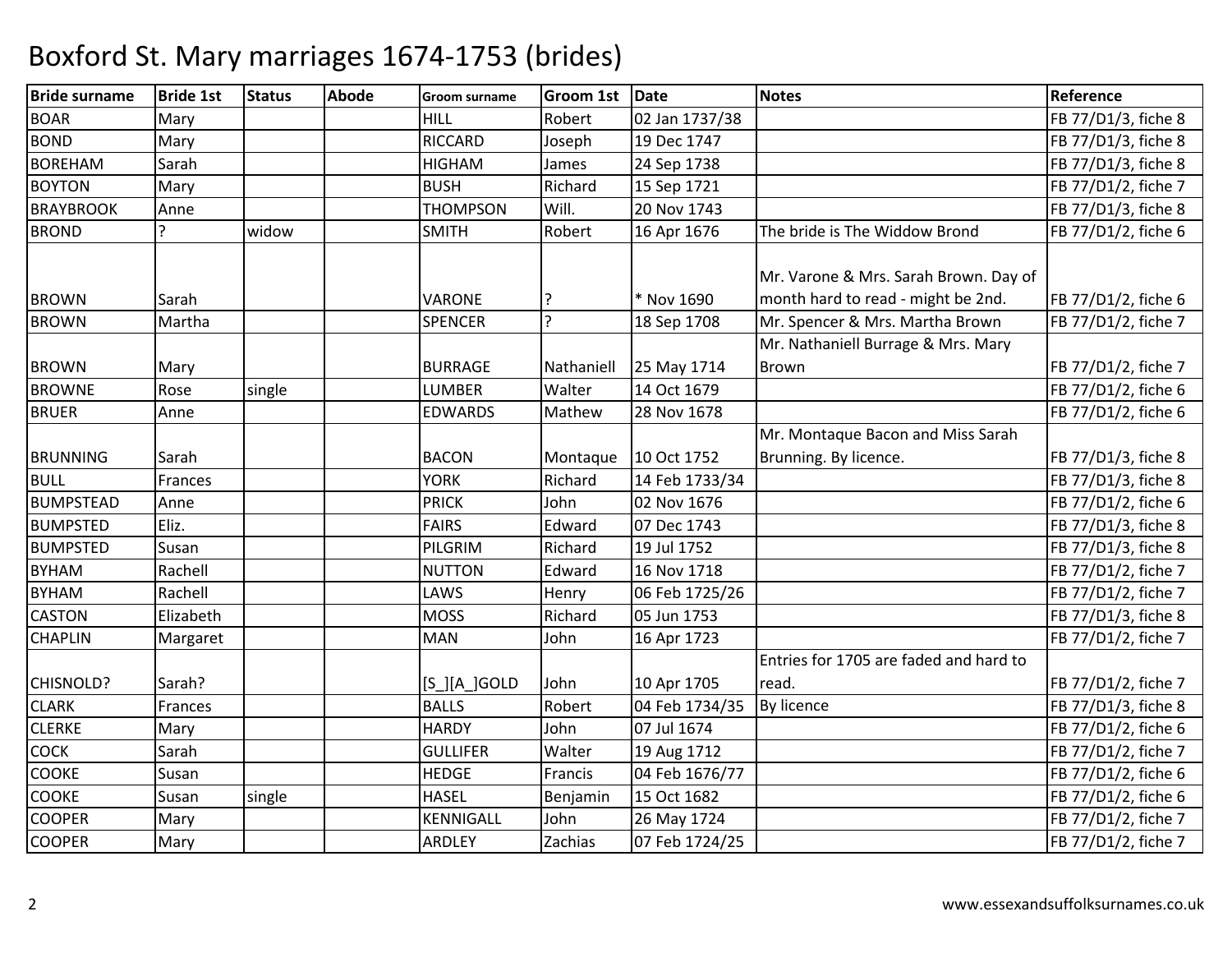| <b>Bride surname</b> | <b>Bride 1st</b> | <b>Status</b> | <b>Abode</b> | <b>Groom surname</b> | <b>Groom 1st</b> | Date                        | <b>Notes</b>                           | Reference           |
|----------------------|------------------|---------------|--------------|----------------------|------------------|-----------------------------|----------------------------------------|---------------------|
| <b>COOPER</b>        | Eliz.            |               |              | <b>STAPLETON</b>     | Isaac            | 21 Apr 1747                 |                                        | FB 77/D1/3, fiche 8 |
| <b>COOPER</b>        | Judith           |               | Polstead     | <b>WOODROF</b>       | John             | 07 Jan 1749/50              |                                        | FB 77/D1/3, fiche 8 |
| <b>CULF</b>          | Martha           |               |              | <b>PARTRIDGE</b>     | Sam.             | 22 Sep 1734                 |                                        | FB 77/D1/3, fiche 8 |
| $D[E]$ *             | Mary             |               |              | <b>SIMONS</b>        | Henry            | 28 Nov 1721                 | Bride's surname has faded.             | FB 77/D1/2, fiche 7 |
| $D[U_$ <sup>*</sup>  | Mary             |               |              | <b>WHALE</b>         | Thomas           | 15 Oct 1721                 | Bride's surname has faded.             | FB 77/D1/2, fiche 7 |
| <b>DEACON</b>        | Sarah            |               |              | <b>WRIGHT</b>        | Benjamin         | 20 Oct 1744                 |                                        | FB 77/D1/3, fiche 8 |
| <b>DEATH</b>         | Sarah            |               |              | <b>DURRANT</b>       | Jeremiah         | 06 Oct 1745                 |                                        | FB 77/D1/3, fiche 8 |
| <b>DEEKS</b>         | Anne             |               |              | <b>PEGGS</b>         | John             | 31 Dec 1744                 |                                        | FB 77/D1/3, fiche 8 |
| <b>DERSY</b>         | <b>Bridget</b>   |               |              | <b>KING</b>          | Robert           | 25 May 1724                 |                                        | FB 77/D1/2, fiche 7 |
| <b>DREW</b>          | Alice            |               |              | <b>BOND</b>          | William          | 18 Nov 1722                 |                                        | FB 77/D1/2, fiche 7 |
| <b>DUCKER</b>        | Anna             | widow         |              | <b>TURNER</b>        | John             | 16 Sep 1679                 |                                        | FB 77/D1/2, fiche 6 |
| <b>DUFFIELD</b>      | Jane             |               |              | <b>CLARK</b>         | Jo.              | 17 Sep 1730                 |                                        | FB 77/D1/3, fiche 8 |
| <b>ELDRED</b>        | Thomason         |               |              | <b>HORSELY</b>       | Thomas           | 02 Aug 1727                 |                                        | FB 77/D1/3, fiche 8 |
| <b>ELMER</b>         | Susan            |               |              | <b>JOCELINE</b>      | Jonathan         | 08 Nov 1747                 |                                        | FB 77/D1/3, fiche 8 |
| <b>ELMER</b>         | Sarah            |               |              | <b>BOWERS</b>        | Aaron            | 18 Jan 1747/48              |                                        | FB 77/D1/3, fiche 8 |
| <b>ELMER</b>         | <b>Bridget</b>   |               |              | <b>JAMES</b>         | Vincent          | 26 Jan 1752                 |                                        | FB 77/D1/3, fiche 8 |
| <b>EVERET</b>        | Judith           |               |              | <b>MASKAL</b>        | John             | 19 Oct 1743                 |                                        | FB 77/D1/3, fiche 8 |
|                      |                  |               |              |                      |                  |                             | Groom's first name lost on bottom of   |                     |
| <b>FAIRS</b>         | Ma.              |               |              | <b>HIGHAM</b>        | ?                | 25 Dec 1730                 | cropped page.                          | FB 77/D1/3, fiche 8 |
| <b>FAIRS</b>         | Eliz.            |               |              | <b>KING</b>          | John             | 04 Sep 1741                 |                                        | FB 77/D1/3, fiche 8 |
| <b>FELGATE</b>       | Sarah            |               |              | <b>SCOWEN</b>        | James            | 15 Oct 1749                 |                                        | FB 77/D1/3, fiche 8 |
| <b>FITCH</b>         | Sarah            |               |              | <b>HERBERT</b>       | James            | 13 Dec 1716                 |                                        | FB 77/D1/2, fiche 7 |
| <b>FLANDERS</b>      | Elizabeth        |               |              | <b>TURNER</b>        | Thomas           | 29 Sep 1751                 |                                        | FB 77/D1/3, fiche 8 |
|                      |                  |               | Middleton,   |                      |                  |                             |                                        |                     |
| <b>FOX</b>           | Anne             |               | Essex        | <b>HERBERT</b>       | Joseph           | 16 Mar 1741/42   By licence |                                        | FB 77/D1/3, fiche 8 |
| <b>FREEMAN</b>       | Elizabeth        |               |              | CODD                 | Chapman          | 07 Apr 1722                 |                                        | FB 77/D1/2, fiche 7 |
| <b>FROST</b>         | Eliz.            |               |              | <b>JACKAMAN</b>      | John             | 29 Jun 1747                 |                                        | FB 77/D1/3, fiche 8 |
| <b>FROST</b>         | Mary             |               |              | <b>FAIRS</b>         | Samuel           | 01 Jul 1753                 |                                        | FB 77/D1/3, fiche 8 |
|                      |                  |               |              |                      |                  |                             | Entries for 1705 are faded and hard to |                     |
| <b>FURROW</b>        |                  |               |              | STEPHENSON?          | James            | 25 Sep 1705                 | read.                                  | FB 77/D1/2, fiche 7 |
| <b>GALE</b>          | Mary             |               |              | <b>BURY</b>          | Jeames           | 28 Nov 1678                 |                                        | FB 77/D1/2, fiche 6 |
| <b>GARDINER</b>      | Priscilla        | single        |              | <b>LIMMER</b>        | Isaac            | 14 Feb 1681/82              |                                        | FB 77/D1/2, fiche 6 |
| <b>GIBBONS</b>       | Mary             |               |              | <b>TURNER</b>        | John             | 18 Aug 1696                 |                                        | FB 77/D1/2, fiche 6 |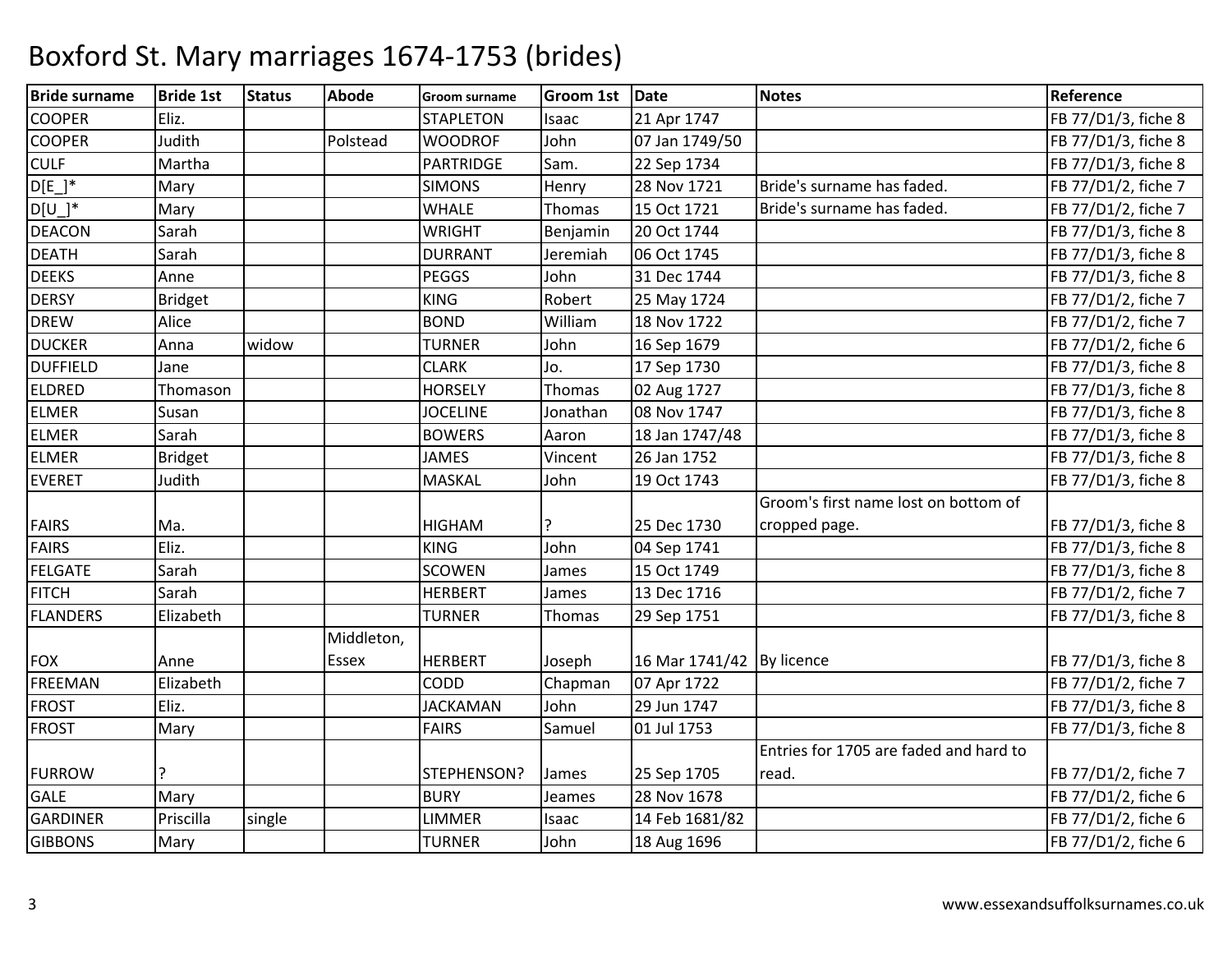| <b>Bride surname</b> | <b>Bride 1st</b> | <b>Status</b> | <b>Abode</b> | <b>Groom surname</b> | <b>Groom 1st</b> | Date           | <b>Notes</b>                         | Reference           |
|----------------------|------------------|---------------|--------------|----------------------|------------------|----------------|--------------------------------------|---------------------|
| <b>GIBLINS</b>       | Ann              | single        |              | <b>MINTER</b>        | Richard          | 15 Feb 1679/80 |                                      | FB 77/D1/2, fiche 6 |
| <b>GODDEN</b>        | Mary             |               |              | <b>BOOR</b>          | John             | 12 Feb 1726/27 |                                      | FB 77/D1/2, fiche 7 |
| <b>GODDEN</b>        | Eliz.            |               |              | <b>BENNINGTON</b>    | Willm            | 09 Sep 1729    |                                      | FB 77/D1/3, fiche 8 |
| <b>GODDEN</b>        | Rose             |               |              | <b>GODDEN</b>        | Nathaniel        | 27 Apr 1731    |                                      | FB 77/D1/3, fiche 8 |
| <b>GODDEN</b>        | Sarah            |               |              | <b>WEBBER</b>        | Thomas           | 08 Mar 1735/36 |                                      | FB 77/D1/3, fiche 8 |
| <b>GODDEN</b>        | Elizabeth        |               |              | CO[P]LEE             | John             | 25 Apr 1748    |                                      | FB 77/D1/3, fiche 8 |
| <b>GODDEN</b>        | Susan            |               |              | <b>BROWN</b>         | Edward           | 02 May 1748    |                                      | FB 77/D1/3, fiche 8 |
| <b>GODDING</b>       | Elizabeth        |               |              | <b>NEWMAN</b>        | William          | * Oct 1748     | Day of month not in register.        | FB 77/D1/3, fiche 8 |
|                      |                  |               |              |                      |                  |                | Comes at end of marriages for 1727 - |                     |
|                      |                  |               |              |                      |                  |                | might have been entered late, or may |                     |
| <b>GOLDEN</b>        | Mary             |               |              | <b>SMITH</b>         | Joseph           | 03 Apr 1727    | be for 1728 instead.                 | FB 77/D1/3, fiche 8 |
| <b>GOLDEN</b>        | Jemima           |               |              | <b>AYLWOOD</b>       | John             | 09 Feb 1729/30 |                                      | FB 77/D1/3, fiche 8 |
| <b>GOYMER</b>        | Eliz.            |               |              | <b>PARTRIDGE</b>     | John             | 25 Nov 1733    |                                      | FB 77/D1/3, fiche 8 |
| <b>GOYMER</b>        | Sarah            |               |              | MICKLEFIELD          | John             | 15 Oct 1741    |                                      | FB 77/D1/3, fiche 8 |
| <b>GREGGS</b>        | Mary             |               |              | <b>KING</b>          | George           | 30 Sep 1739    |                                      | FB 77/D1/3, fiche 8 |
| <b>GRIMES</b>        | Sarah            |               |              | <b>HERBERT</b>       | John             | 22 Apr 1739    |                                      | FB 77/D1/3, fiche 8 |
| <b>GRIMWOOD</b>      | Susan            |               |              | HYHAM                | John             | 14 Jan 1695/96 |                                      | FB 77/D1/2, fiche 6 |
| <b>HACKSEL</b>       | Eliz.            |               |              | <b>ROBERTSON</b>     | James            | 29 Feb 1727/28 |                                      | FB 77/D1/3, fiche 8 |
| <b>HAFFORD</b>       | Abigall          |               |              | <b>ROBINSON</b>      | Richard          | 05 Jul 1696    |                                      | FB 77/D1/2, fiche 6 |
| <b>HALL</b>          | Mary             |               |              | <b>KING</b>          | Robert           | 16 Jan 1675/76 |                                      | FB 77/D1/2, fiche 6 |
| <b>HALL</b>          | Hannah           |               |              | T[O_]LER             | William          | 11 Jul 1678    |                                      | FB 77/D1/2, fiche 6 |
| <b>HALLS</b>         | Margaret         |               |              | <b>FAIRS</b>         | Samuel           | 22 Feb 1736/37 |                                      | FB 77/D1/3, fiche 8 |
| <b>HALLY</b>         | Mary             | single        |              | <b>WASE</b>          | John             | 30 Nov 1682    |                                      | FB 77/D1/2, fiche 6 |
| <b>HARDY</b>         | Sarah            | single        |              | <b>KING</b>          | Henry            | 16 Feb 1681/82 |                                      | FB 77/D1/2, fiche 6 |
| <b>HARRIS</b>        | Mary             |               |              | <b>BURY</b>          | James            | 12 Mar 1726/27 |                                      | FB 77/D1/2, fiche 7 |
| <b>HART</b>          | Eliz.            |               |              | <b>TIFFEN</b>        | Tho.             | 08 Nov 1743    | By licence                           | FB 77/D1/3, fiche 8 |
| <b>HATCH</b>         | Mary             |               |              | <b>TILL</b>          | John             | 20 Nov 1753    |                                      | FB 77/D1/3, fiche 8 |
| <b>HAYWARD</b>       | Sarah            |               |              | <b>GRANGER</b>       | John             | 11 Oct 1736    |                                      | FB 77/D1/3, fiche 8 |
| <b>HEMPSTED</b>      | Sarah            |               |              | <b>HOY</b>           | Edmund           | 01 Feb 1735/36 |                                      | FB 77/D1/3, fiche 8 |
| <b>HERBERT</b>       | Martha           |               |              | <b>JONES</b>         | Samuel           | 22 Apr 1739    |                                      | FB 77/D1/3, fiche 8 |
| <b>HIGHAM</b>        | Sarah            |               |              | <b>BINES</b>         | Peter            | 24 Feb 1733/34 |                                      | FB 77/D1/3, fiche 8 |
| <b>HILLS</b>         | Anne             |               |              | LAWS                 | John             | 19 May 1737    |                                      | FB 77/D1/3, fiche 8 |
| <b>HOLDER</b>        | Hannah           |               |              | <b>STAPLETON</b>     | Isaac            | 06 May 1742    |                                      | FB 77/D1/3, fiche 8 |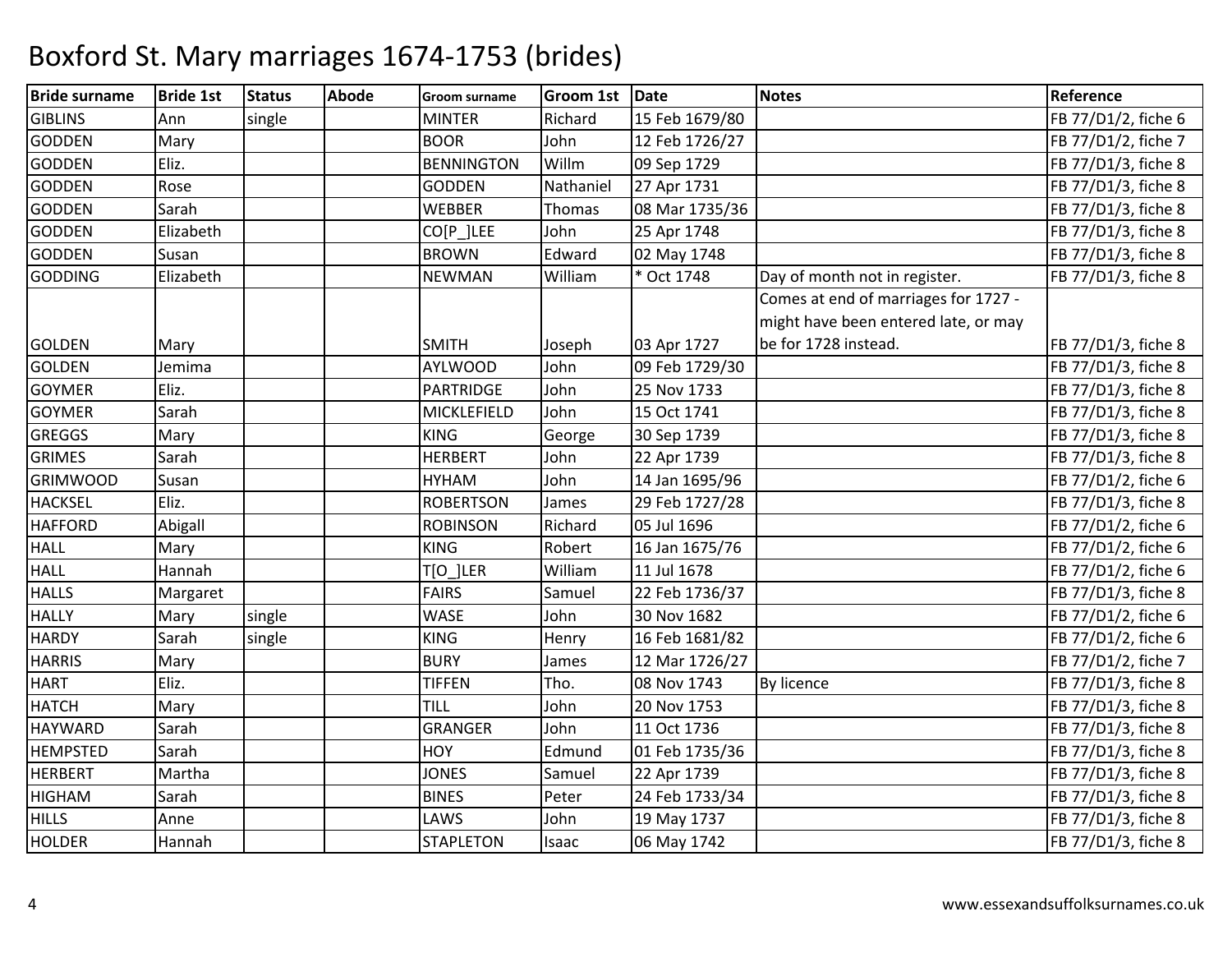| <b>Bride surname</b> | <b>Bride 1st</b> | <b>Status</b> | <b>Abode</b> | <b>Groom surname</b> | <b>Groom 1st</b> | Date           | <b>Notes</b>                             | Reference           |
|----------------------|------------------|---------------|--------------|----------------------|------------------|----------------|------------------------------------------|---------------------|
| <b>HOLMES</b>        | Anne             |               |              | <b>MARJORAM</b>      | Robert           | 02 Dec 1732    |                                          | FB 77/D1/3, fiche 8 |
| <b>HOLMES</b>        | Anne             |               |              | <b>FENNING</b>       | Thomas           | 13 Jan 1742/43 |                                          | FB 77/D1/3, fiche 8 |
| <b>HORSELEY</b>      | Judith           |               |              | <b>EVERARD</b>       | John             | 02 Dec 1733    |                                          | FB 77/D1/3, fiche 8 |
| <b>HOUGH</b>         | Susan            |               |              | <b>EVERET</b>        | Robt.            | 11 Oct 1726    |                                          | FB 77/D1/2, fiche 7 |
| <b>HOWES</b>         | Elisabeth        |               |              | <b>MAN</b>           | William          | 29 Apr 1677    |                                          | FB 77/D1/2, fiche 6 |
| <b>HYHAM</b>         | Mary             |               |              | <b>EACY</b>          | John             | 13 Jul 1718    |                                          | FB 77/D1/2, fiche 7 |
| <b>JANNING</b>       | Sarah            | single        |              | <b>BUNNE</b>         | Joseph           | 29 Sep 1685    |                                          | FB 77/D1/2, fiche 6 |
| <b>JOCELINE</b>      | Mary             |               |              | <b>ELMER</b>         | James            | 03 Oct 1751    |                                          | FB 77/D1/3, fiche 8 |
|                      |                  |               |              |                      |                  |                | Mr. John Baines & Mrs. Eliz. Johnson. By |                     |
| <b>JOHNSON</b>       | Eliz.            |               |              | <b>BAINES</b>        | John             | 03 Feb 1735/36 | licence.                                 | FB 77/D1/3, fiche 8 |
|                      |                  |               |              |                      |                  |                | Mr. Samuell Alston & Mrs. Ann            |                     |
| KILLINGWORTH         | Ann              |               |              | <b>ALSTON</b>        | Samuell          | 05 Nov 1714    | Killingworth                             | FB 77/D1/2, fiche 7 |
| <b>KING</b>          | Sarah            |               |              | <b>PONDER</b>        | Jacob            | 23 May 1676    |                                          | FB 77/D1/2, fiche 6 |
| <b>KING</b>          | Mary             |               |              | <b>STANARD</b>       | Jerem.           | 25 Dec 1734    |                                          | FB 77/D1/3, fiche 8 |
| <b>KING</b>          | Lettice          |               |              | <b>SALMONS</b>       | John             | 21 Apr 1745    |                                          | FB 77/D1/3, fiche 8 |
| <b>KING</b>          | Mary             |               |              | <b>NAILOR</b>        | John             | 19 Feb 1750/51 |                                          | FB 77/D1/3, fiche 8 |
| <b>KINGSBURY</b>     | Margaret         | widow         |              | <b>BRAYBROOK</b>     | Daniel           | 05 Apr 1747    |                                          | FB 77/D1/3, fiche 8 |
| LEE                  | Anne             |               |              | <b>BUTCHER</b>       | George           | 05 Oct 1746    |                                          | FB 77/D1/3, fiche 8 |
| LEIGHTON             | Elizabeth        | single        |              | <b>GOSNAL</b>        | Martin           | 02 Feb 1681/82 |                                          | FB 77/D1/2, fiche 6 |
| <b>LEWES</b>         | Mary             |               |              | <b>BROWN</b>         | Edward           | 29 Apr 1735    |                                          | FB 77/D1/3, fiche 8 |
| <b>LEWIS</b>         | Susan            |               |              | <b>GOSLIN</b>        | Jonathan         | 04 Jun 1723    |                                          | FB 77/D1/2, fiche 7 |
| LOC[LK]E             | Mary             |               |              | <b>ALLASTON</b>      | Isaac            | 26 Dec 1751    |                                          | FB 77/D1/3, fiche 8 |
| <b>LOCK</b>          | Sarah            | single        |              | <b>MARSH</b>         | Zachariah        | 28 Oct 1679    |                                          | FB 77/D1/2, fiche 6 |
|                      |                  |               |              |                      |                  |                | Entries for 1705 are faded and hard to   |                     |
| LOCK                 | Susan?           |               |              | TAILLS?              | Samuell          | 05 Oct 1705    | read.                                    | FB 77/D1/2, fiche 7 |
| <b>LOCK</b>          | Frances          |               |              | <b>BROOKS</b>        | Thomas           | 02 Aug 1706    |                                          | FB 77/D1/2, fiche 7 |
| LOCK                 | Mary             |               |              | <b>ALLEN</b>         | John             | 28 Oct 1729    |                                          | FB 77/D1/3, fiche 8 |
| <b>LOCK</b>          | Sarah            |               |              | <b>HERRIDGE</b>      | John             | 25 Jan 1736/37 |                                          | FB 77/D1/3, fiche 8 |
| <b>LOCK</b>          | Rachel           | widow         |              | <b>KING</b>          | Will.            | 23 May 1743    |                                          | FB 77/D1/3, fiche 8 |
| <b>LOCKE</b>         | Frances          |               |              | SOWMAN               | John             | 10 Oct 1746    |                                          | FB 77/D1/3, fiche 8 |
| <b>LURKIN</b>        | Elizab.          | single        |              | <b>BUN</b>           | John             | 30 Sep 1680    |                                          | FB 77/D1/2, fiche 6 |
| <b>LYSTER</b>        | <b>Tamesin</b>   |               |              | <b>HARBUT</b>        | James            | 05 Jan 1708/9  |                                          | FB 77/D1/2, fiche 7 |
| <b>MAN</b>           | Susanna          |               |              | <b>ALSTON</b>        | Henry            | 27 Oct 1674    |                                          | FB 77/D1/2, fiche 6 |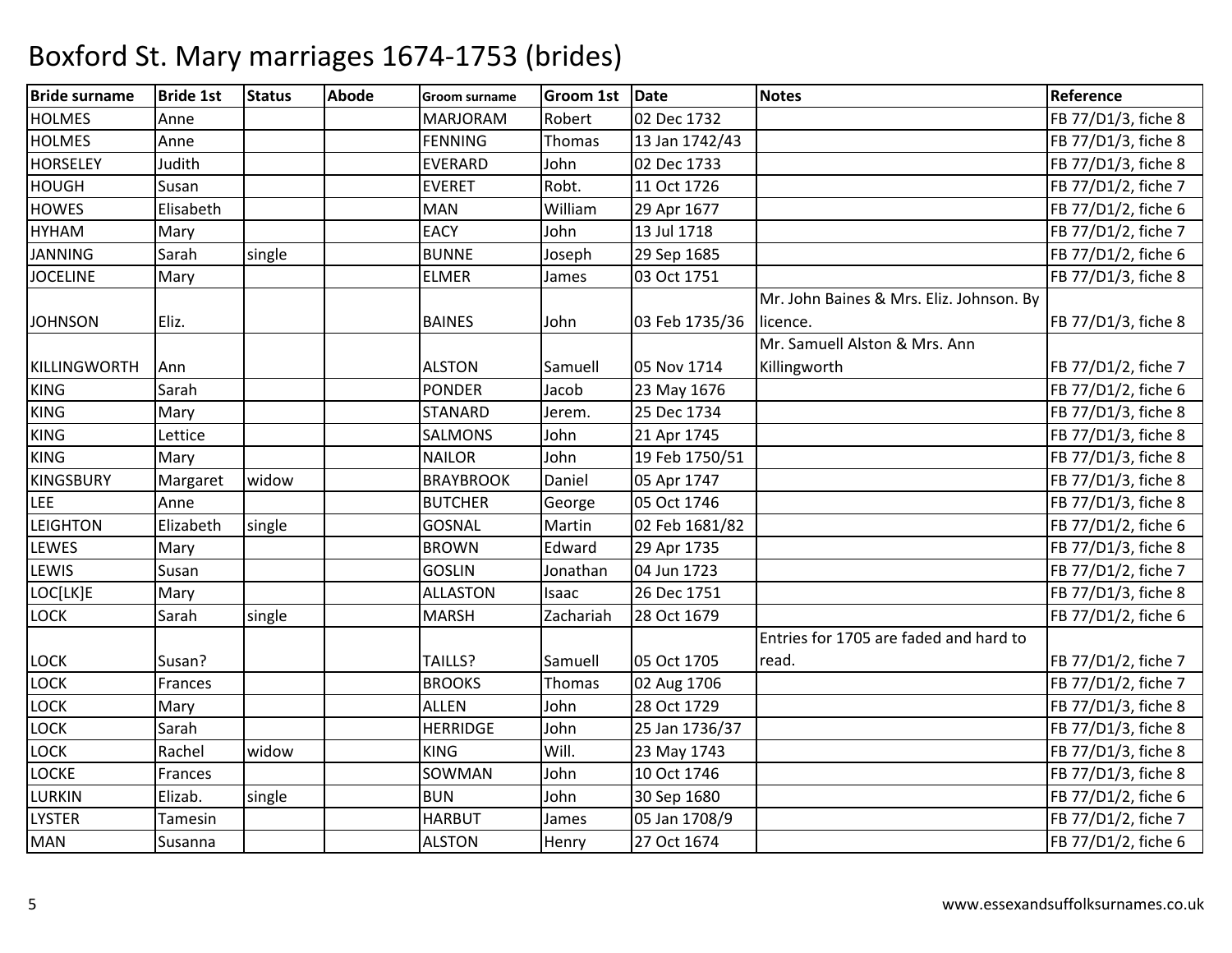| <b>Bride surname</b> | <b>Bride 1st</b> | <b>Status</b> | <b>Abode</b> | <b>Groom surname</b> | <b>Groom 1st</b> | Date                        | <b>Notes</b>                          | Reference           |
|----------------------|------------------|---------------|--------------|----------------------|------------------|-----------------------------|---------------------------------------|---------------------|
| <b>MAN</b>           | Eliz.            |               |              | <b>GLOVER</b>        | Isaac            | 28 Oct 1740                 |                                       | FB 77/D1/3, fiche 8 |
| <b>MAN</b>           | Mary             |               |              | <b>SCARF</b>         | Henry            | 25 Oct 1747                 |                                       | FB 77/D1/3, fiche 8 |
| <b>MANHOOD</b>       | Thomasin         |               |              | <b>PINCH</b>         | John             | 10 Jun 1677                 |                                       | FB 77/D1/2, fiche 6 |
| <b>MARTIN</b>        | Amy              |               | Whatfield    | <b>LONDON</b>        | Thomas           | 17 Apr 1750                 | The groom is Mr. Thomas London        | FB 77/D1/3, fiche 8 |
| <b>MASH</b>          | Elizabeth        | single        |              | <b>COOPER</b>        | Thomas           | 10 Jun 1681                 |                                       | FB 77/D1/2, fiche 6 |
|                      |                  |               | Earls Coln,  |                      |                  |                             |                                       |                     |
| <b>MAY</b>           | Sarah            |               | <b>Essex</b> | <b>KING</b>          | James            | 25 Sep 1750                 |                                       | FB 77/D1/3, fiche 8 |
|                      |                  |               | Middleton,   |                      |                  |                             |                                       |                     |
| <b>MILLER</b>        | Mary             |               | Essex        | <b>GOLDING</b>       | Henry            | 16 Mar 1741/42   By licence |                                       | FB 77/D1/3, fiche 8 |
| <b>MILLS</b>         | Sarah            | single        |              | <b>HERBERT</b>       | John             | 20 Jul 1679                 |                                       | FB 77/D1/2, fiche 6 |
| <b>MINTER</b>        | Anne             |               |              | <b>MUNKIN</b>        | John             | 06 Feb 1727/28              |                                       | FB 77/D1/3, fiche 8 |
| <b>MIXER</b>         | Grace            | single        |              | <b>ABBOT</b>         | Mathew           | 27 Sep 1683                 |                                       | FB 77/D1/2, fiche 6 |
| <b>MOT</b>           | Rachel           | widow         |              | <b>HAYWARD</b>       | Robert           | 04 May 1680                 |                                       | FB 77/D1/2, fiche 6 |
|                      |                  |               |              |                      |                  |                             | The bride is Widow Munford. No date - |                     |
|                      |                  |               |              |                      |                  |                             | follows marriage on 14 Oct, comes     |                     |
| <b>MUNFORD</b>       |                  |               |              | <b>BAKER</b>         | Thomas           | $* * 1718$                  | before one on 16 Nov.                 | FB 77/D1/2, fiche 7 |
| <b>MUNKIN</b>        | Hannah           |               |              | <b>CLARK</b>         | William          | 04 Nov 1733                 |                                       | FB 77/D1/3, fiche 8 |
| <b>MUNNINGS</b>      | Frances          |               |              | <b>TYLER</b>         | Abraham          | 28 Nov 1676                 |                                       | FB 77/D1/2, fiche 6 |
| <b>NEVE</b>          | Mary             |               | Shelley      | <b>COOK</b>          | Daniel           | 06 Feb 1732/33              |                                       | FB 77/D1/3, fiche 8 |
| <b>NEWTON</b>        | Sarah            |               |              | <b>CAMPION</b>       | Wm.              | 09 Oct 1735                 |                                       | FB 77/D1/3, fiche 8 |
| <b>NICHOLSON</b>     | Mary             |               |              | <b>HUNT</b>          | William          | 19 May 1695                 |                                       | FB 77/D1/2, fiche 6 |
| <b>NORMAN</b>        | Eliz.            |               | Lindsey      | <b>VINCE</b>         | Stephen          | 09 Sep 1737                 |                                       | FB 77/D1/3, fiche 8 |
| <b>NUTTON</b>        | Ann              |               |              | <b>PLAMPIN</b>       | John             | 01 Jan 1718/19              |                                       | FB 77/D1/2, fiche 7 |
| <b>NUTTON</b>        | Anne             |               |              | <b>GOYMER</b>        | Robert           | 03 Feb 1735/36              |                                       | FB 77/D1/3, fiche 8 |
| <b>NUTTON</b>        | Mary             |               |              | <b>GUNN</b>          | John             | 18 May 1750                 |                                       | FB 77/D1/3, fiche 8 |
| <b>OSBORN</b>        | Eliz.            |               |              | <b>TURPENTINE</b>    | Joseph           | 26 Apr 1740                 | <b>Both sojourners</b>                | FB 77/D1/3, fiche 8 |
| <b>OSBORNE</b>       | Sarah            |               |              | <b>GARDINER</b>      | Will.            | 24 May 1743                 | By licence                            | FB 77/D1/3, fiche 8 |
| <b>OSBORNE</b>       | Anne             |               |              | <b>MERCHANT</b>      | Will.            | 16 Jun 1743                 |                                       | FB 77/D1/3, fiche 8 |
| PAIN                 | Mary             |               |              | <b>ALLISTON</b>      | John             | 17 Jul 1733                 |                                       | FB 77/D1/3, fiche 8 |
| PARMENTER            | Alice            | single        |              | <b>MATTACHKES</b>    | Nicholas         | 28 Sep 1682                 |                                       | FB 77/D1/2, fiche 6 |
| <b>PARSONS</b>       | Mary             |               |              | <b>CLAMPIN</b>       | William          | 01 May 1720                 |                                       | FB 77/D1/2, fiche 7 |
| <b>PARSONS</b>       | Abigail          |               |              | <b>MARTIN</b>        | Francis          | 04 May 1736                 |                                       | FB 77/D1/3, fiche 8 |
| <b>PARTRIDGE</b>     | Ann              |               |              | <b>HOLMES</b>        | Edward           | 24 Sep 1717                 |                                       | FB 77/D1/2, fiche 7 |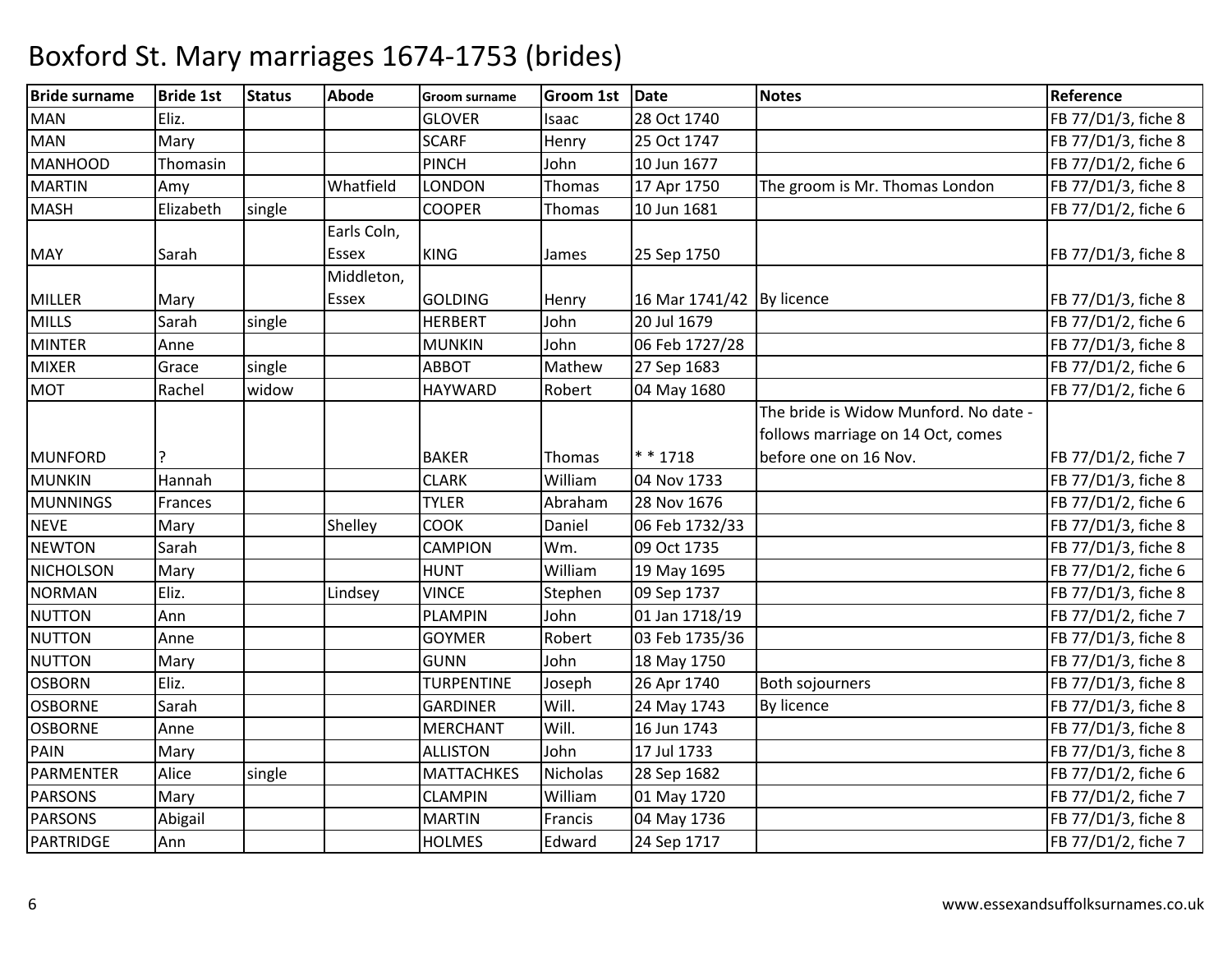| <b>Bride surname</b> | <b>Bride 1st</b> | <b>Status</b> | <b>Abode</b> | <b>Groom surname</b> | <b>Groom 1st</b> | Date           | <b>Notes</b>                           | Reference           |
|----------------------|------------------|---------------|--------------|----------------------|------------------|----------------|----------------------------------------|---------------------|
| <b>PEACHY</b>        | Hannah           |               |              | <b>HAZELL</b>        | John             | 29 Apr 1752    |                                        | FB 77/D1/3, fiche 8 |
| <b>PEGGS</b>         | Mary             |               |              | <b>PONDER</b>        | Stephen          | 21 Jan 1753    |                                        | FB 77/D1/3, fiche 8 |
| <b>PENNACK</b>       | Sarah            |               |              | <b>HORSELY</b>       | John             | 05 Nov 1727    |                                        | FB 77/D1/3, fiche 8 |
| <b>PEPPEN</b>        | Sarah            | widow         |              | <b>BENNET</b>        | Moses            | 04 Feb 1679/80 |                                        | FB 77/D1/2, fiche 6 |
|                      |                  |               |              |                      |                  |                | No date. Appears as first marriage in  |                     |
| <b>PLAMPIN</b>       | Mary             |               |              | <b>HATEN</b>         | Richard          | $* * 1721$     | 1721, before one on 15 Sep.            | FB 77/D1/2, fiche 7 |
|                      |                  |               |              |                      |                  |                | Entries for 1705 are faded and hard to |                     |
| <b>PONDER</b>        | Sarah?           |               |              | <b>ALLEN</b>         | John             | 09 Sep 1705    | read.                                  | FB 77/D1/2, fiche 7 |
| <b>PONDER</b>        | Mary             |               |              | <b>HERBURT</b>       | Joseph           | 19 Apr 1720    |                                        | FB 77/D1/2, fiche 7 |
| <b>PONDER</b>        | Anne             |               |              | <b>BULLMER</b>       | Newby            | 24 Jun 1753    |                                        | FB 77/D1/3, fiche 8 |
| <b>POTTER</b>        | Sarah            | widow         |              | <b>HILLS</b>         | John             | 22 Apr 1677    |                                        | FB 77/D1/2, fiche 6 |
| <b>POTTER</b>        | Francis          | single        |              | <b>GREEN</b>         | Thomas           | 15 Feb 1679/80 |                                        | FB 77/D1/2, fiche 6 |
| <b>POWELL</b>        | Katherine        |               |              | <b>DAY</b>           | Thomas           | 01 Jun 1717    |                                        | FB 77/D1/2, fiche 7 |
| <b>POWLING</b>       | Mary             | single        |              | <b>POTTER</b>        | Thomas           | 14 Jan 1682/83 |                                        | FB 77/D1/2, fiche 6 |
| <b>PRAT</b>          | Sarah            |               |              | <b>ALSTONE</b>       | Edward           | 26 Aug 1705    |                                        | FB 77/D1/2, fiche 7 |
| <b>PRICK</b>         | Eliz.            |               |              | <b>LEE</b>           | Roger            | 24 Apr 1735    |                                        | FB 77/D1/3, fiche 8 |
| PRIGG                | Grace            |               |              | <b>TILL</b>          | Thomas           | 22 Apr 1722    |                                        | FB 77/D1/2, fiche 7 |
| <b>RANDEL</b>        | Mary             |               |              | <b>HYAM</b>          | James            | 20 Aug 1746    |                                        | FB 77/D1/3, fiche 8 |
| <b>RATCLIFF</b>      | <b>Bridgit</b>   |               |              | <b>COOPER</b>        | Thomas           | 18 Jan 1718/19 |                                        | FB 77/D1/2, fiche 7 |
| <b>RATCLIFF</b>      | Su.              |               |              | <b>MASH</b>          | Ja.              | 08 Oct 1730    |                                        | FB 77/D1/3, fiche 8 |
| <b>RATCLIFFE</b>     | Mary             |               |              | <b>DYSTER</b>        | William          | 01 Apr 1716    |                                        | FB 77/D1/2, fiche 7 |
| <b>RAYMAN</b>        | Rebecca          |               |              | <b>DOWNING</b>       | Joseph           | 19 Feb 1687/88 |                                        | FB 77/D1/2, fiche 6 |
| <b>REED</b>          | Sarah            | single        |              | <b>ELDRED</b>        | Robt             | 27 Oct 1685    |                                        | FB 77/D1/2, fiche 6 |
| <b>REED</b>          | Anne             | widow         |              | <b>HORSELEY</b>      | Richard          | 06 May 1753    |                                        | FB 77/D1/3, fiche 8 |
| <b>RENNINGTON</b>    | Eliz.            | widow         |              | <b>SCOWEN</b>        | Thomas           | 06 Feb 1739/40 |                                        | FB 77/D1/3, fiche 8 |
| <b>REYNOLDS</b>      | Frances          | single        |              | <b>BETTS</b>         | Thomas           | 26 Sep 1680    |                                        | FB 77/D1/2, fiche 6 |
| <b>REYNOLDS</b>      | Eliz.            | single        |              | HILL                 | Robt             | 05 Feb 1684/85 |                                        | FB 77/D1/2, fiche 6 |
| <b>ROBERTSON</b>     | Anne             |               |              | <b>ALDERMAN</b>      | Pet.             | 16 Jul 1730    |                                        | FB 77/D1/3, fiche 8 |
| <b>ROGERS</b>        | Sarah            |               |              | <b>FROST</b>         | John             | 04 Apr 1676    |                                        | FB 77/D1/2, fiche 6 |
| <b>ROGERS</b>        | Mary             | single        |              | <b>TRUEMAN</b>       | Uriah            | 19 Feb 1681/82 |                                        | FB 77/D1/2, fiche 6 |
| <b>ROUGHTON</b>      | Susan            |               |              | PEGG                 | Robert           | 20 Oct 1747    |                                        | FB 77/D1/3, fiche 8 |
| <b>RUDKIN</b>        | Anne             | widow         |              | <b>MATCHET</b>       | Thomas           | 15 Sep 1746    |                                        | FB 77/D1/3, fiche 8 |
| <b>SAGER</b>         | Ann              |               |              | <b>YOUNGS</b>        | Robert           | 14 Apr 1678    |                                        | FB 77/D1/2, fiche 6 |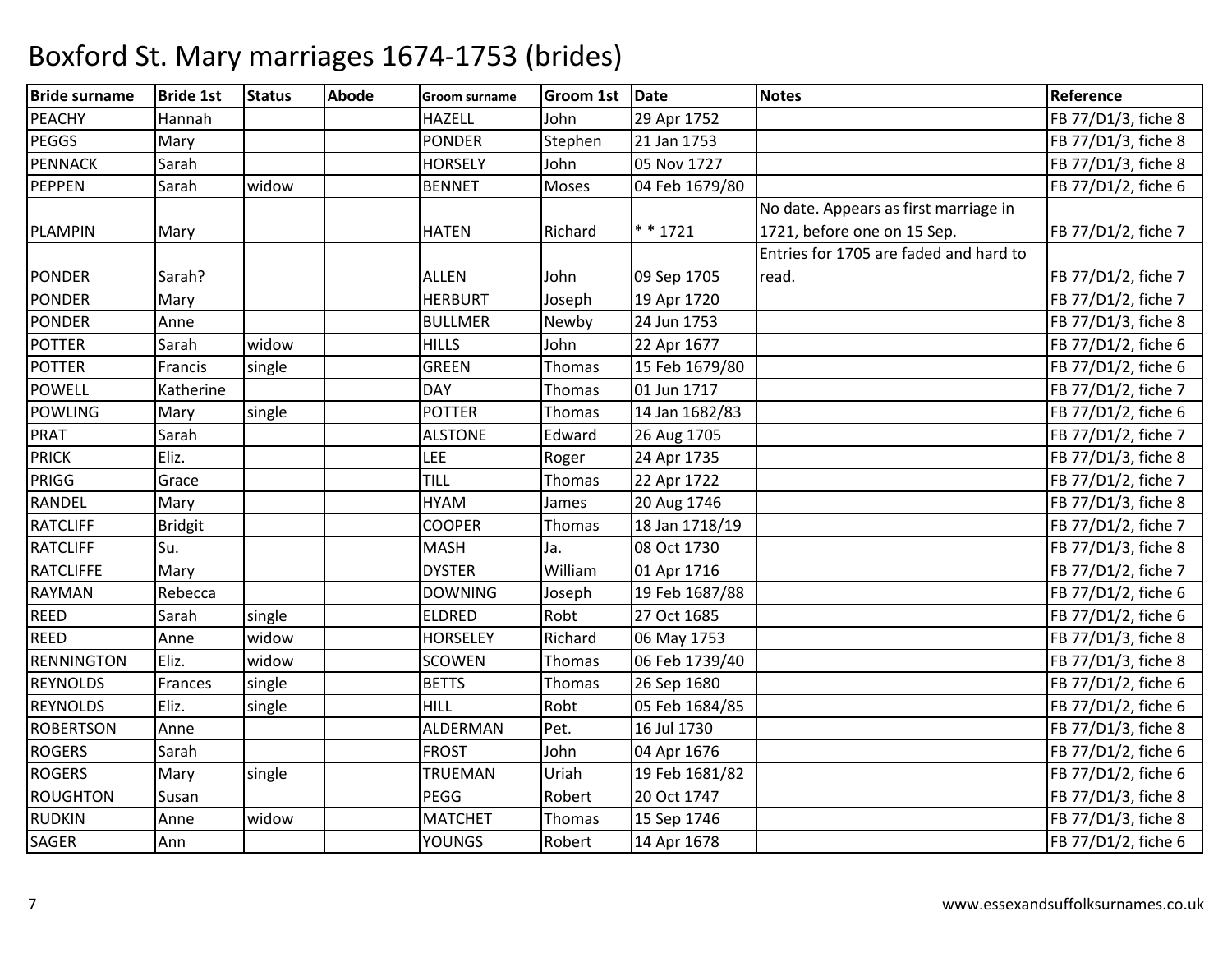| <b>Bride surname</b> | <b>Bride 1st</b> | <b>Status</b> | <b>Abode</b>   | <b>Groom surname</b> | <b>Groom 1st</b> | Date           | <b>Notes</b>                            | Reference                  |
|----------------------|------------------|---------------|----------------|----------------------|------------------|----------------|-----------------------------------------|----------------------------|
| <b>SCOFIELD</b>      | Mary             |               |                | CARREL               | Samuel           | 14 Sep 1740    |                                         | FB 77/D1/3, fiche 8        |
| <b>SCOFIELD</b>      | Jane             |               |                | <b>REED</b>          | John             | 10 Jul 1748    |                                         | FB 77/D1/3, fiche 8        |
| <b>SCOT</b>          | Mary             |               |                | <b>ALLISTON</b>      | Thomas           | 01 May 1739    |                                         | FB 77/D1/3, fiche 8        |
| <b>SCOTT</b>         | Susan            |               |                | <b>BIGSBY</b>        | Thomas           | 20 Jan 1677/78 |                                         | FB 77/D1/2, fiche 6        |
| <b>SCOTT</b>         | Susanna          |               |                | <b>TURNER</b>        | John             | 07 Apr 1678    |                                         | FB 77/D1/2, fiche 6        |
| <b>SEAGER</b>        | Eliz.            |               |                | RUDLAND              | John             | 01 Dec 1721    |                                         | FB 77/D1/2, fiche 7        |
| <b>SIDEY</b>         | Anne             |               |                | <b>ALSTON</b>        | Robert           | 25 Dec 1729    |                                         | FB 77/D1/3, fiche 8        |
| <b>SIDEY</b>         | Eliz.            |               |                | <b>SIDEY</b>         | <b>Barnabas</b>  | 28 Feb 1744/45 |                                         | FB 77/D1/3, fiche 8        |
| <b>SIMONS</b>        | Ma.              |               |                | <b>PIERCE</b>        | Ralph            | 17 May 1730    |                                         | FB 77/D1/3, fiche 8        |
| <b>SIMONS</b>        | Mary             |               | <b>Boxford</b> | <b>HAZEL</b>         | Stephen          | 19 Sep 1745    |                                         | FB 77/D1/3, fiche 8        |
| <b>SIMPSON</b>       | Susan            | single        |                | <b>BATEMAN</b>       | Robert           | 03 Apr 1681    |                                         | FB 77/D1/2, fiche 6        |
| <b>SKINNER</b>       | Dorcas           |               |                | <b>BOSTON</b>        | William          | 13 Oct 1674    |                                         | FB 77/D1/2, fiche 6        |
| <b>SNELLING</b>      | Sarah            | single        |                | <b>LEA</b>           | Thomas           | 05 Jan 1682/83 |                                         | FB 77/D1/2, fiche 6        |
| <b>SPARROW</b>       | Anne             |               |                | <b>COOPER</b>        | Thomas           | 05 Feb 1733/34 | <b>By licence</b>                       | FB 77/D1/3, fiche 8        |
|                      |                  |               |                |                      |                  |                | Mr. John Back & Miss Martha Spencer.    |                            |
| <b>SPENCER</b>       | Martha           |               |                | <b>BACK</b>          | John             | 07 Dec 1752    | By licence.                             | FB 77/D1/3, fiche 8        |
| <b>SPOONER</b>       | Elizabeth        | widow         |                | <b>JENNINGS</b>      | Jeoffrey         | 04 Oct 1681    |                                         | FB 77/D1/2, fiche 6        |
| <b>SPOONER</b>       | Elisabeth        |               |                | <b>ANDERTON</b>      | Peter            | 12 Jun 1687    |                                         | FB 77/D1/2, fiche 6        |
| <b>SPOONER</b>       | Mary             |               |                | <b>TURNER</b>        | John             | 26 Dec 1697    |                                         | FB 77/D1/2, fiche 6        |
| <b>SPOONER</b>       | Sarah            |               |                | <b>MAN</b>           | John             | 22 Feb 1735/36 |                                         | FB 77/D1/3, fiche 8        |
| <b>STANARD</b>       | Margaret         |               |                | <b>NORTON</b>        | John             | 18 Jun 1732    |                                         | FB 77/D1/3, fiche 8        |
| <b>STAPLETON</b>     | Mary             |               |                | <b>SIMONS</b>        | John             | 29 Mar 1719    |                                         | FB 77/D1/2, fiche 7        |
| <b>STEARNS</b>       | Anne             |               |                | <b>RUDKIN</b>        | James            | 08 Jun 1731    | By licence                              | FB 77/D1/3, fiche 8        |
| <b>STEGGAL</b>       | Elizabeth        |               |                | <b>HARNE</b>         | Francis          | 02 Mar 1741/42 |                                         | FB 77/D1/3, fiche 8        |
| <b>STOCKING</b>      | Mary             |               |                | <b>WARE</b>          | Samuell          | 13 Jun 1675    |                                         | FB 77/D1/2, fiche 6        |
| <b>STOCKING</b>      | Susan            |               |                | <b>STRATFORD</b>     | Jonathan         | 24 May 1676    |                                         | FB 77/D1/2, fiche 6        |
| STONE/STOW           | <b>Bridgett</b>  |               |                | <b>KING</b>          | Henry            | 19 Jul 1674    | Bride's surname is either Stow or Stone | <b>FB 77/D1/2, fiche 6</b> |
| <b>STOW</b>          | Rose             |               |                | <b>KING</b>          | John             | 10 Jan 1674/75 |                                         | FB 77/D1/2, fiche 6        |
| <b>STOW</b>          | Susan            |               |                | LAPPAGE              | Edward           | 02 Oct 1718    |                                         | FB 77/D1/2, fiche 7        |
| <b>STREET</b>        | Mary             |               |                | <b>TURNER</b>        | John             | 25 Feb 1717/18 |                                         | FB 77/D1/2, fiche 7        |
| <b>SYCHEMORE</b>     | Elizabeth        |               | <b>Boxford</b> | CARDINAL             | Thomas           | 28 Apr 1697    |                                         | FB 77/D1/2, fiche 6        |
| <b>TAYLOR</b>        | <b>Bridget</b>   | single        |                | <b>STAPLETON</b>     | Isaac            | 11 Sep 1681    |                                         | FB 77/D1/2, fiche 6        |